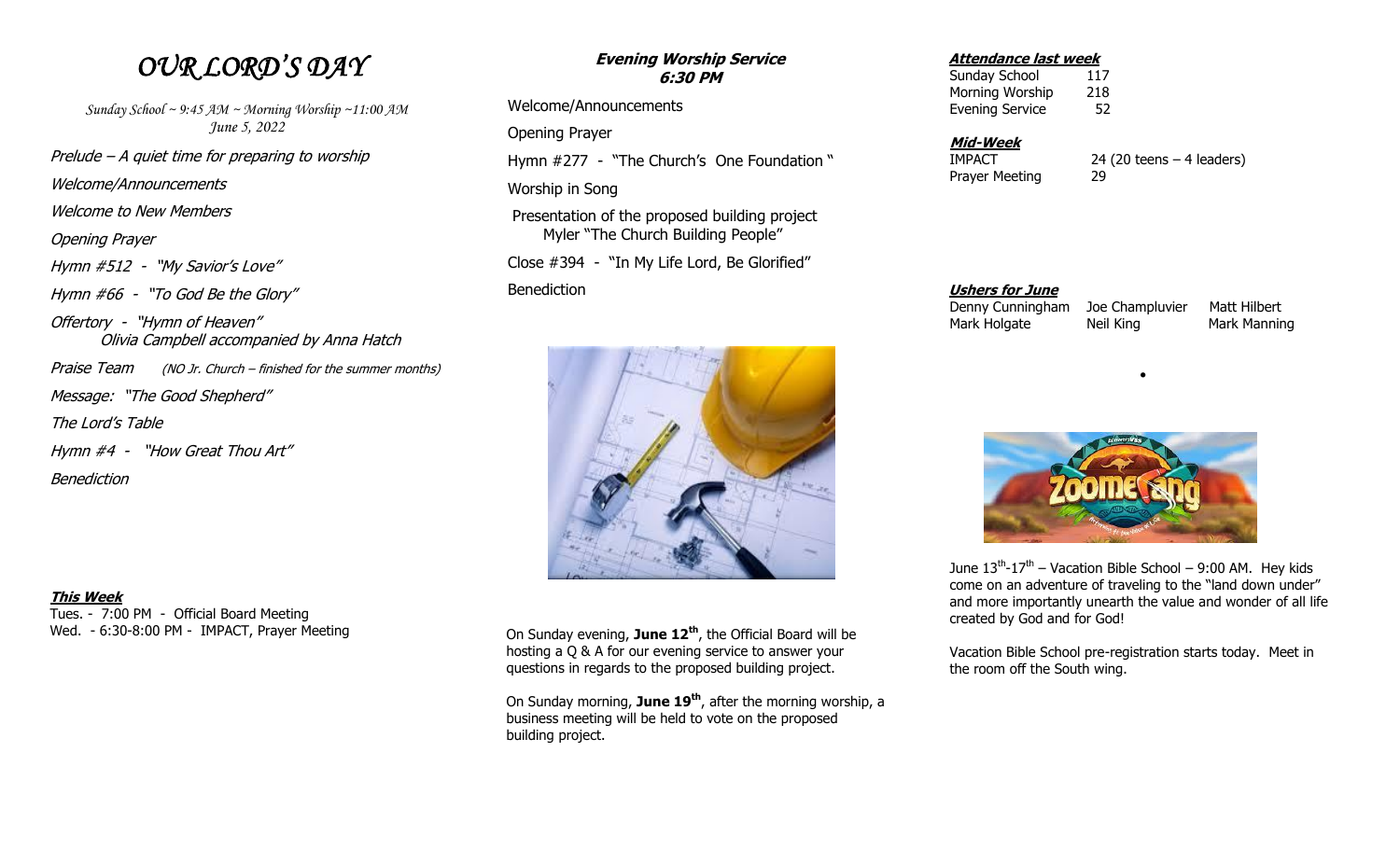### *Sunday Morning*

We have a Sunday School class just for you

*Sunday School* ~~ *9:45 AM* Nursery through twelfth grade

*Adult Bible Fellowship* ~~ *9:45 AM*  Ladies Bible Study Men's Bible Study Mixed Adults

*Morning Worship ~~ 11:00 AM Sunday Evening ~~ 6:30 PM*

*Mid-Week - Wednesday*  We have worship opportunities for all ages.

| <i>IMPACT</i>  | $\sim$       | $6:30-8:00$ PM |
|----------------|--------------|----------------|
| Prayer Meeting | $\sim\!\sim$ | $6:30-8:00$ PM |

| <u>Notes</u> |  |  |  |  |
|--------------|--|--|--|--|
|              |  |  |  |  |
|              |  |  |  |  |
|              |  |  |  |  |
|              |  |  |  |  |
|              |  |  |  |  |
|              |  |  |  |  |
|              |  |  |  |  |
|              |  |  |  |  |
|              |  |  |  |  |
|              |  |  |  |  |
|              |  |  |  |  |
|              |  |  |  |  |
|              |  |  |  |  |
|              |  |  |  |  |
|              |  |  |  |  |
|              |  |  |  |  |
|              |  |  |  |  |
|              |  |  |  |  |
|              |  |  |  |  |
|              |  |  |  |  |
|              |  |  |  |  |
|              |  |  |  |  |
|              |  |  |  |  |
|              |  |  |  |  |
|              |  |  |  |  |
|              |  |  |  |  |
|              |  |  |  |  |
|              |  |  |  |  |
|              |  |  |  |  |
|              |  |  |  |  |
|              |  |  |  |  |
|              |  |  |  |  |
|              |  |  |  |  |
|              |  |  |  |  |
|              |  |  |  |  |
|              |  |  |  |  |
|              |  |  |  |  |
|              |  |  |  |  |
|              |  |  |  |  |

E -mail – braintrimbaptistchurch@ **g**mail.com Website: [www.braintrimbaptistchurch.com](http://www.braintrimbaptistchurch.org/) Church – 570 -869 -1350 Fax Number - 570 - 869 -2656

# *Welcome to Braintrim Baptist Church Loving God and neighbor since 1794*

 *Rev. Joseph N. Kilmer Sr. Pastor* 

 *Rev. Richard Hatch Associate/Youth Pastor*

 *Psalm 46:10 "Be Still and know that I am God"* 



 *I Corinthians 11:28 "But let a man examine himself, and so let him eat of that bread, and drink of that cup."*